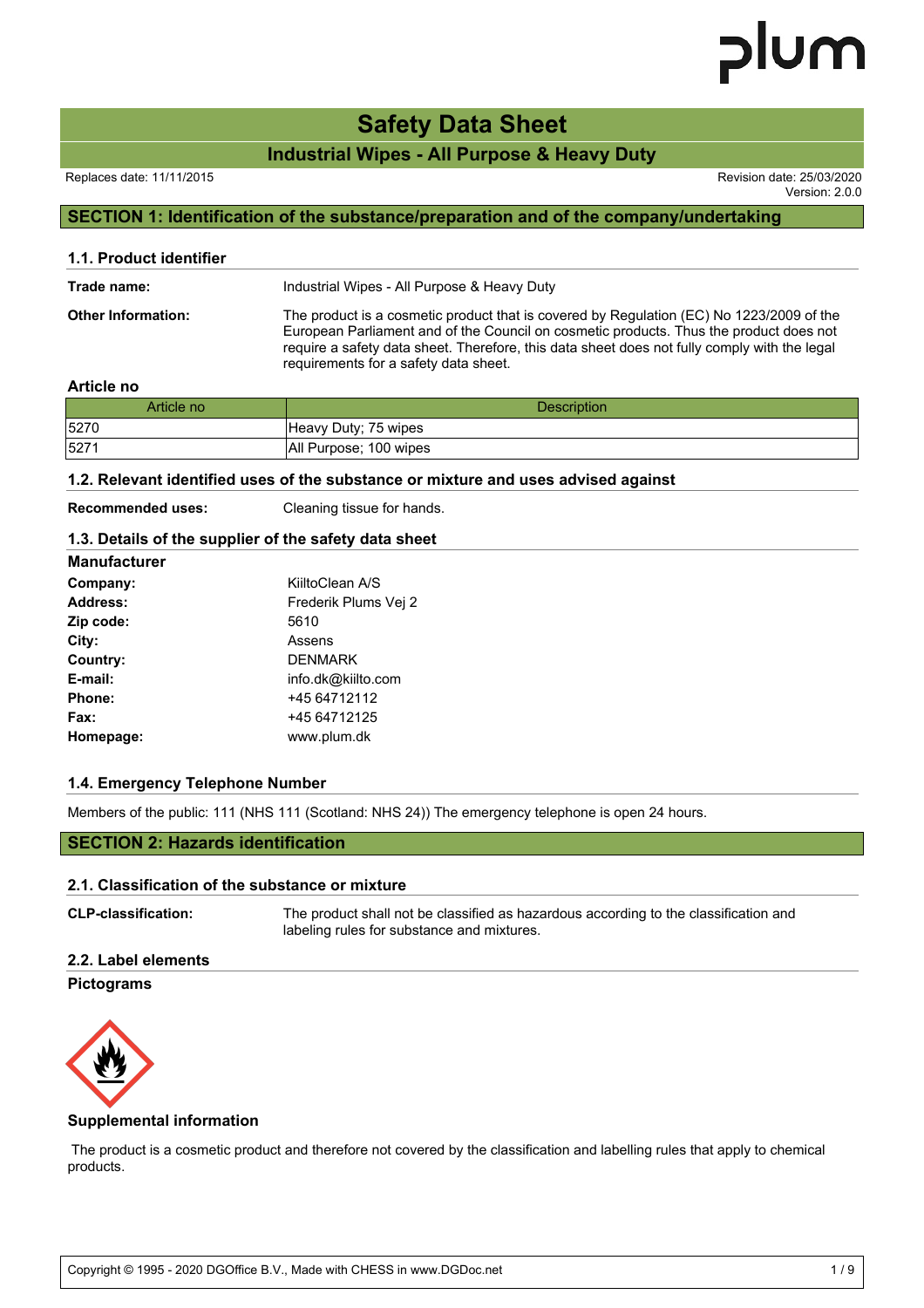# **Safety Data Sheet**

# **Industrial Wipes - All Purpose & Heavy Duty**

Replaces date: 11/11/2015 **Replaces** date: 25/03/2020

Version: 2.0.0

The cleaning fluid is in itself flammable.

# **2.3. Other hazards**

The product does not contain any PBT or vPvB substances.

# **SECTION 3: Composition/information on ingredients**

# **3.2. Mixtures**

| Substance                         | CAS No     | EC No      | REACH Reg. No.             | Concentration | <b>Notes</b> | CLP-<br>classification                                   |
|-----------------------------------|------------|------------|----------------------------|---------------|--------------|----------------------------------------------------------|
| <b>AQUA</b>                       | 7732-18-5  |            |                            | l40 - 60%     |              |                                                          |
| <b>Ethanol</b>                    | 64-17-5    | l200-578-6 | 01-2119457610-<br>143-xxxx | 20 - 40%      | 13, 15       | Flam. Liq. 2;H225<br>Eye Irrit. 2;H319                   |
| DIMETHYL<br><b>GLUTARATE</b>      | 1119-40-0  |            |                            | l5 - 15%      |              |                                                          |
| <b>GLYCERIN</b>                   | 56-81-5    |            |                            | l5 - 10%      | 13           |                                                          |
| IDIMETHYL<br>ISUCCINATE           | 106-65-0   |            |                            | $1 - 5%$      |              |                                                          |
| propan-2-ol                       | 67-63-0    | 200-661-7  |                            | $1 - 5%$      | 13           | Flam. Liq. 2;H225<br>Eye Irrit. 2;H319<br>STOT SE 3:H336 |
| <b>DIMETHYL</b><br><b>ADIPATE</b> | 627-93-0   |            |                            | $1 - 5%$      |              |                                                          |
| Trideceth-6                       | 24938-91-8 |            |                            | $1 - 5%$      |              |                                                          |
| <b>IPARFUM</b>                    |            |            |                            |               |              |                                                          |

## Please see section 16 for the full text of H-phrases.

13 = The substance has a national exposure limit.

15 = REACH-registered with a different classification than in Regulation 1272/2008 Appendix VI.

**Ingredient comments:** Ethanol: Eye Irrit. 2:: C ≥ 50 %

# **SECTION 4: First aid measures**

### **4.1. Description of first aid measures**

| Inhalation:   | Seek fresh air. Seek medical advice in case of persistent discomfort.                                                                                                                                                                                                                                                                                                                                                                                                                                                                                                                                                                                                                                  |
|---------------|--------------------------------------------------------------------------------------------------------------------------------------------------------------------------------------------------------------------------------------------------------------------------------------------------------------------------------------------------------------------------------------------------------------------------------------------------------------------------------------------------------------------------------------------------------------------------------------------------------------------------------------------------------------------------------------------------------|
| Ingestion:    | Not applicable.                                                                                                                                                                                                                                                                                                                                                                                                                                                                                                                                                                                                                                                                                        |
| Skin contact: | The product is intended to come into contact with the skin. In case of wound smarts, flush<br>with water.                                                                                                                                                                                                                                                                                                                                                                                                                                                                                                                                                                                              |
| Eye contact:  | Flush immediately with water (preferably using eye wash equipment) for at least 5 minutes.<br>Open eye wide. Remove any contact lenses. Seek medical advice.                                                                                                                                                                                                                                                                                                                                                                                                                                                                                                                                           |
| General:      | In case of doubt or if symptoms persist, seek medical advice. The product has been safety<br>evaluated in accordance with Regulation (EC) No 1223/2009 on cosmetic products, Article<br>10. If, despite the implemented safety evaluations, problems or discomfort are still<br>experienced when using the product, please report it to KiiltoClean A/S, info.dk@kiilto.com<br>or phone +45 6471 2112, so that necessary remedial measures can be initiated and the<br>obligation to report serious adverse effects in accordance with Article 23 of the Regulation<br>are met. Serious adverse effects should always be reported to the competent authority of<br>the State where the issue occurred. |

# **4.2. Most important symptoms and effects, both acute and delayed**

Direct eye contact can cause irritation.

# **4.3. Indication of any immediate medical attention and special treatment needed**

Treat symptoms. No special immediate treatment required.

Copyright © 1995 - 2020 DGOffice B.V., Made with CHESS in www.DGDoc.net 2 / 9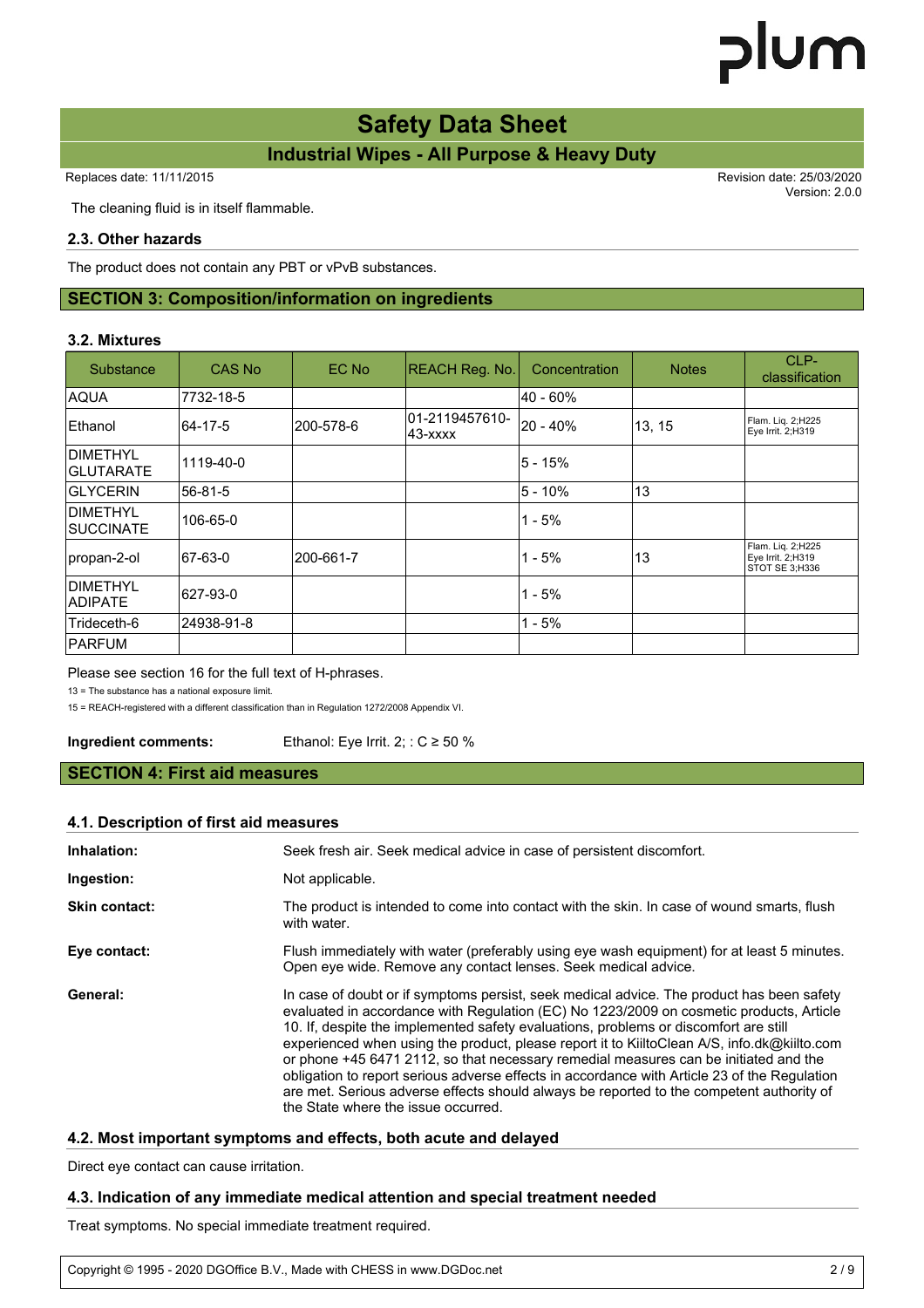# lum

# **Safety Data Sheet**

# **Industrial Wipes - All Purpose & Heavy Duty**

Replaces date: 11/11/2015 Revision date: 25/03/2020

Version: 2.0.0

# **SECTION 5: Fire-fighting measures**

## **5.1. Extinguishing media**

| Suitable extinguishing media:                              | Extinguish with powder, foam, carbon dioxide or water mist. Use water or water mist to cool<br>non-ignited stock. |
|------------------------------------------------------------|-------------------------------------------------------------------------------------------------------------------|
| Unsuitable extinguishing<br>media:                         | Do not use water stream, as it may spread the fire.                                                               |
| 5.2. Special hazards arising from the substance or mixture |                                                                                                                   |

The product decomposes when combusted and the following toxic gases can be formed: Carbon monoxide and carbon dioxide.

### **5.3. Advice for fire-fighters**

Move containers from danger area if it can be done without risk. Avoid inhalation of vapour and flue gases - seek fresh air. Wear Self-Contained Breathing Apparatus (SCBA) with chemical resistant gloves.

# **SECTION 6: Accidental release measures**

#### **6.1. Personal precautions, protective equipment and emergency procedures**

**For non-emergency personnel:** Keep unnecessary personnel away. Provide adequate ventilation. Smoking and naked flames prohibited.

**For emergency responders:** In addition to the above: No special requirements.

#### **6.2. Environmental precautions**

Avoid unnecessary release to the environment.

#### **6.3. Methods and material for containment and cleaning up**

Sweep up/collect spills for possible reuse or transfer to suitable waste containers. Provide good ventilation.

#### **6.4. Reference to other sections**

See section 8 for type of protective equipment. See section 13 for instructions on disposal.

# **SECTION 7: Handling and storage**

#### **7.1. Precautions for safe handling**

Keep away from heat, hot surfaces, sparks, open flames and other ignition sources. No smoking. Take precautionary measures against static discharges.

Wash hands before breaks, before using restroom facilities, and at the end of work.

#### **7.2. Conditions for safe storage, including any incompatibilities**

Store safely and keep out of reach of children. Keep in tightly closed original packaging. Storage temperature: 0-30 °C.

### **7.3. Specific end use(s)**

None.

## **SECTION 8: Exposure controls/personal protection**

### **8.1. Control parameters**

#### **Occupational exposure limit**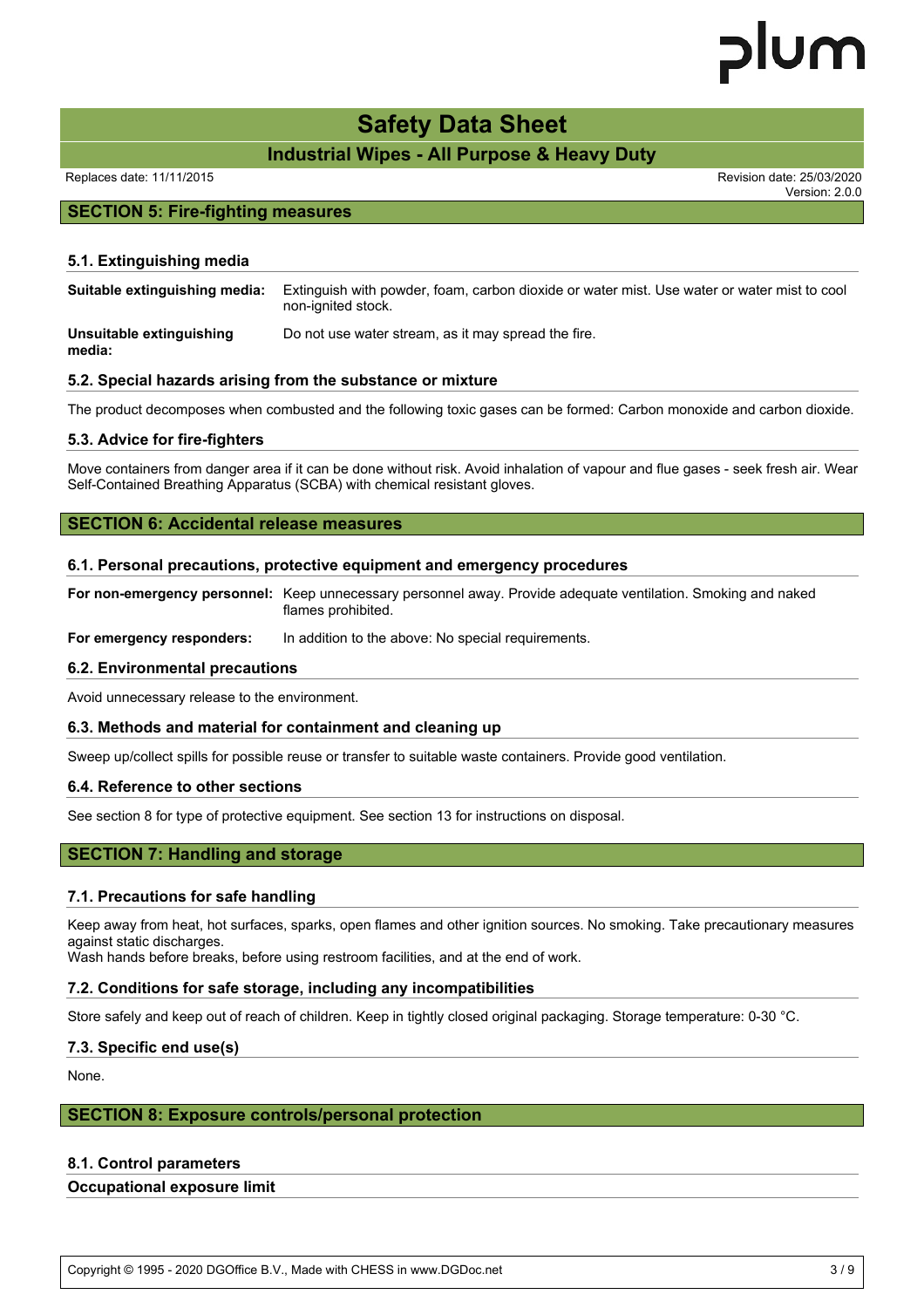# **Safety Data Sheet**

# **Industrial Wipes - All Purpose & Heavy Duty**

Replaces date: 11/11/2015 Revision date: 25/03/2020

|                                            |                                                                                                                                                                                                                                                                                                                         |       |                                                                               |           |                                                                | Version: 2.0.0 |
|--------------------------------------------|-------------------------------------------------------------------------------------------------------------------------------------------------------------------------------------------------------------------------------------------------------------------------------------------------------------------------|-------|-------------------------------------------------------------------------------|-----------|----------------------------------------------------------------|----------------|
| Substance<br>name                          | Time period                                                                                                                                                                                                                                                                                                             | ppm   | mg/m3                                                                         | fiber/cm3 | Comments                                                       | <b>Remarks</b> |
| ethanol                                    | 8h                                                                                                                                                                                                                                                                                                                      | 1.000 | 1.920                                                                         |           |                                                                |                |
| glycerol                                   | 8h                                                                                                                                                                                                                                                                                                                      |       | 10                                                                            |           | lmist                                                          |                |
| glycerol                                   | 15 <sub>m</sub>                                                                                                                                                                                                                                                                                                         |       |                                                                               |           | lmist                                                          |                |
| propan-2-ol                                | 8h                                                                                                                                                                                                                                                                                                                      | 400   | 999                                                                           |           |                                                                |                |
| propan-2-ol                                | 15 <sub>m</sub>                                                                                                                                                                                                                                                                                                         | 500   | 1250                                                                          |           |                                                                |                |
| Legal basis:                               |                                                                                                                                                                                                                                                                                                                         |       |                                                                               |           | EH40/2005 Workplace exposure limits. Last amended August 2018. |                |
| <b>Other Information:</b>                  |                                                                                                                                                                                                                                                                                                                         |       | The product requires no special exposure control.                             |           |                                                                |                |
| 8.2. Exposure controls                     |                                                                                                                                                                                                                                                                                                                         |       |                                                                               |           |                                                                |                |
| Appropriate engineering<br>controls:       |                                                                                                                                                                                                                                                                                                                         |       | Wear the personal protective equipment specified below.                       |           |                                                                |                |
| eye/face protection:                       |                                                                                                                                                                                                                                                                                                                         |       | <b>Personal protective equipment, Not required for normal expected usage.</b> |           |                                                                |                |
| skin protection:                           | Personal protective equipment, Not required.                                                                                                                                                                                                                                                                            |       |                                                                               |           |                                                                |                |
| hand protection:                           | Personal protective equipment, Not required.<br>The product is intended to come into contact with the skin. With long-term work or when<br>cleaning up after large spills of the product, the use of e.g. nitril rubber gloves is<br>recommended. The gloves should be change after use. Gloves must conform to EN 374. |       |                                                                               |           |                                                                |                |
| respiratory protection:                    | Personal protective equipment, Not required.                                                                                                                                                                                                                                                                            |       |                                                                               |           |                                                                |                |
| <b>Environmental exposure</b><br>controls: |                                                                                                                                                                                                                                                                                                                         |       | Ensure compliance with local regulations for emissions.                       |           |                                                                |                |

**SECTION 9: Physical and chemical properties**

# **9.1. Information on basic physical and chemical properties**

| Parameter                                                               |                                                   | Value/unit                    |
|-------------------------------------------------------------------------|---------------------------------------------------|-------------------------------|
| State                                                                   | Wipe containing liquid.                           |                               |
| Colour                                                                  | Clear                                             |                               |
| Odour                                                                   | Alcohol<br>Light aromatic                         |                               |
| Solubility                                                              | Soluble in the following: Water. (Cleaning fluid) |                               |
| Explosive properties                                                    | N/A                                               |                               |
| Oxidising properties                                                    | N/A                                               |                               |
| Parameter                                                               | Value/unit                                        | <b>Remarks</b>                |
| pH (solution for use)                                                   | $7.0 - 9.0$                                       | Value for the cleaning fluid. |
| pH (concentrate)                                                        | No data                                           |                               |
| Melting point                                                           | No data                                           |                               |
| Freezing point                                                          | No data                                           |                               |
| Initial boiling point and boiling range                                 | No data                                           |                               |
| <b>Flash Point</b>                                                      | 31 °C                                             | Value for the cleaning fluid. |
| Evaporation rate                                                        | No data                                           |                               |
| Flammability (solid, gas)                                               | No data                                           |                               |
| <b>Flammability limits</b>                                              | No data                                           |                               |
| <b>Explosion limits</b>                                                 | No data                                           |                               |
| Vapour pressure                                                         | No data                                           |                               |
| Vapour density                                                          | No data                                           |                               |
| Copyright © 1995 - 2020 DGOffice B.V., Made with CHESS in www.DGDoc.net |                                                   | 4/9                           |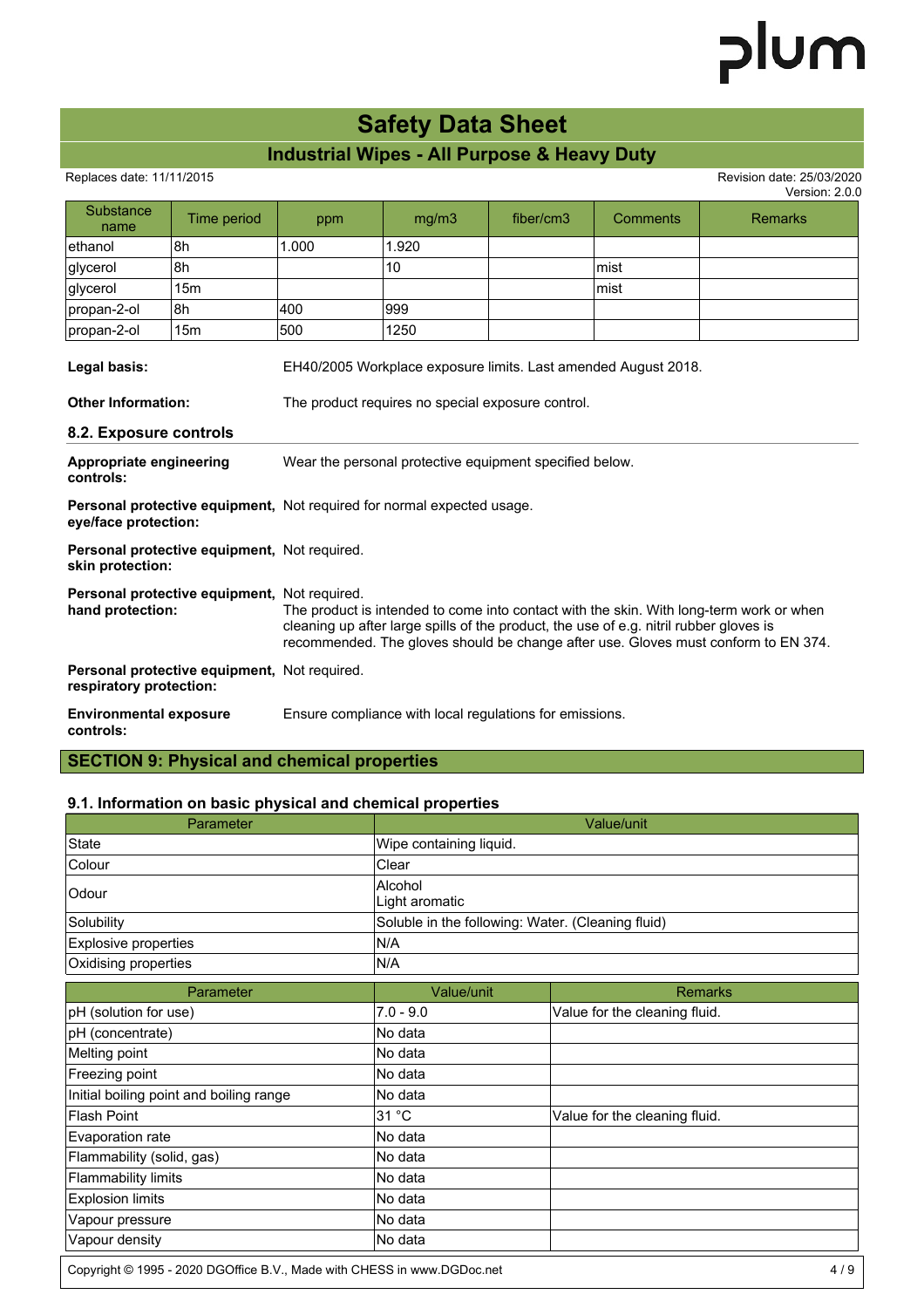# **Safety Data Sheet**

# **Industrial Wipes - All Purpose & Heavy Duty**

Replaces date: 11/11/2015 Revision date: 25/03/2020

Version: 2.0.0

|                                       |            | VEISIUII. Z.V.U               |
|---------------------------------------|------------|-------------------------------|
| Relative density                      | 945 - 1025 | Value for the cleaning fluid. |
| Partition coefficient n-octonol/water | INo data   |                               |
| Auto-ignition temperature             | INo data   |                               |
| Decomposition temperature             | INo data   |                               |
| Viscosity                             | INo data   |                               |
| Odour threshold                       | INo data   |                               |

# **9.2 Other information**

**Other Information:** None.

# **SECTION 10: Stability and reactivity**

### **10.1. Reactivity**

No known data.

# **10.2. Chemical stability**

The product is stable when used in accordance with the supplier's directions.

# **10.3. Possibility of hazardous reactions**

None known.

# **10.4. Conditions to avoid**

Avoid heating and contact with ignition sources.

# **10.5. Incompatible materials**

None known.

# **10.6. Hazardous decomposition products**

The product decomposes when combusted or heated to high temperatures and the following toxic gases can be formed: Carbon monoxide and carbon dioxide.

# **SECTION 11: Toxicological information**

#### **11.1. Information on toxicological effects**

| Acute toxicity - oral:                                     | The product does not have to be classified. Test data are not available.                                             |
|------------------------------------------------------------|----------------------------------------------------------------------------------------------------------------------|
| Acute toxicity - dermal:                                   | The product does not have to be classified. Test data are not available.                                             |
| Acute toxicity - inhalation:                               | The product does not have to be classified. Test data are not available.                                             |
| <b>Skin corrosion/irritation:</b>                          | The product does not have to be classified. Test data are not available.                                             |
| Serious eye damage/eye<br><i>irritation:</i>               | Direct eye contact can cause irritation. The product does not have to be classified. Test<br>data are not available. |
| <b>Respiratory sensitisation or</b><br>skin sensitisation: | The product does not have to be classified. Test data are not available.                                             |
| Germ cell mutagenicity:                                    | The product does not have to be classified. Test data are not available.                                             |
| Carcinogenic properties:                                   | The product does not have to be classified. Test data are not available.                                             |
| <b>Reproductive toxicity:</b>                              | The product does not have to be classified. Test data are not available.                                             |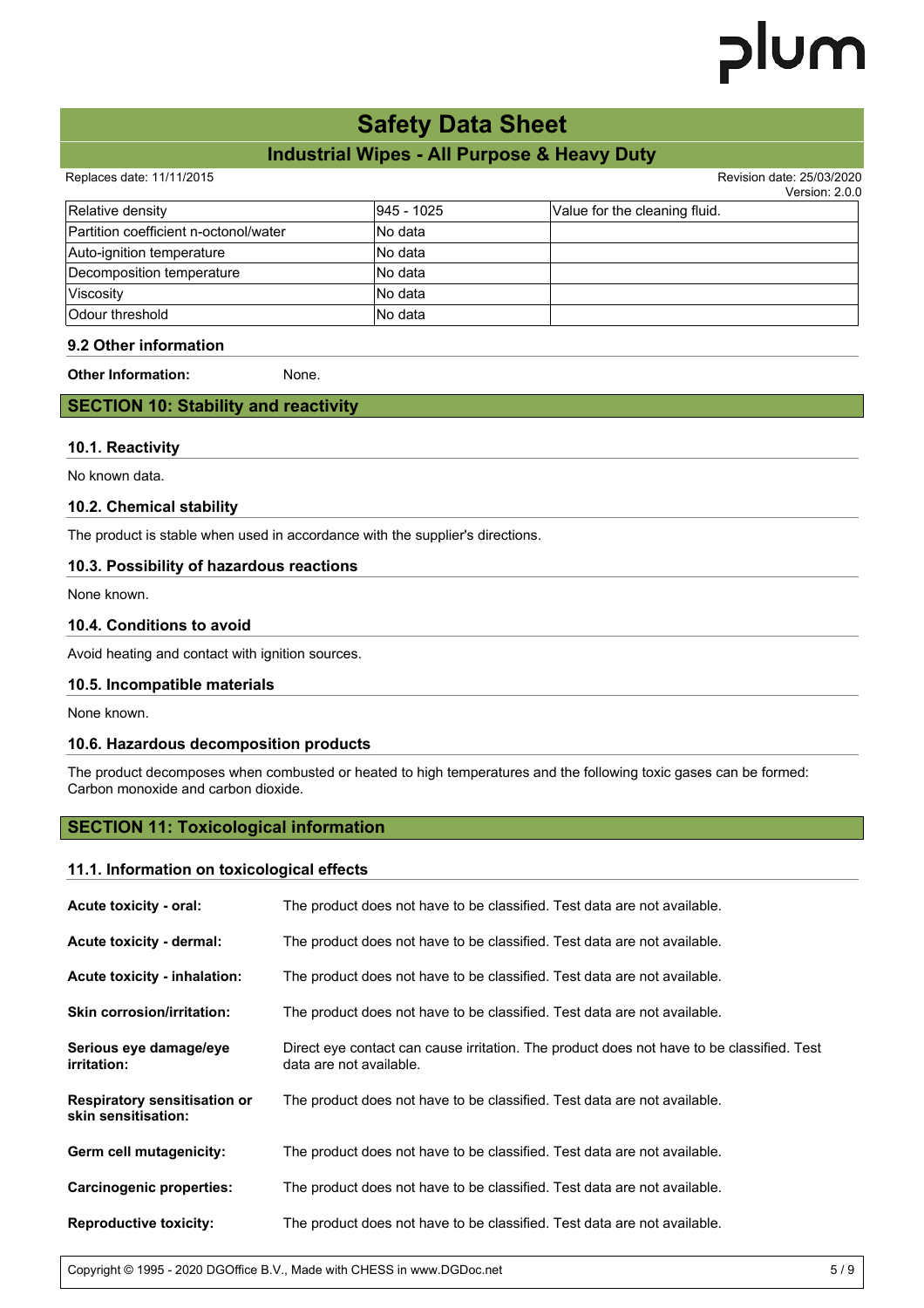# lum

| <b>Safety Data Sheet</b>                               |                                                                                                                            |  |
|--------------------------------------------------------|----------------------------------------------------------------------------------------------------------------------------|--|
| <b>Industrial Wipes - All Purpose &amp; Heavy Duty</b> |                                                                                                                            |  |
| Replaces date: 11/11/2015                              | Revision date: 25/03/2020<br>Version: 2.0.0                                                                                |  |
| Single STOT exposure:                                  | The product does not have to be classified. Test data are not available.                                                   |  |
| <b>Repeated STOT exposure:</b>                         | The product does not have to be classified. Test data are not available.                                                   |  |
| <b>Aspiration hazard:</b>                              | The product does not have to be classified. Test data are not available.                                                   |  |
| Other toxicological effects:                           | The product has been safety evaluated in accordance with Regulation (EC) No 1223/2009<br>on cosmetic products, Article 10. |  |

# **SECTION 12: Ecological information**

# **12.1. Toxicity**

The product does not have to be classified. Test data are not available.

### **12.2. Persistence and degradability**

Expected to be biodegradable. Test data are not available.

### **12.3. Bioaccumulative potential**

No bioaccumulation expected. Test data are not available.

#### **12.4. Mobility in soil**

Test data are not available.

### **12.5. Results of PBT and vPvB assessment**

The product does not contain any PBT or vPvB substances.

### **12.6. Other adverse effects**

None known.

# **SECTION 13: Disposal considerations**

#### **13.1. Waste treatment methods**

Avoid unnecessary release to the environment.

Collect spills and waste in closed, leak-proof containers for disposal at the local hazardous waste site. Wiping cloths with organic solvents: EWC code: 15 02 02 Absorbents, filter materials (including oil filters not otherwise specified), wiping cloths, protective clothing contaminated by dangerous substances.

Empty, cleansed packaging should be disposed of for recycling. Uncleansed packaging is to be disposed of via the local waste-removal scheme.

**Category of waste:** 15 02 02\* absorbents, filter materials (including oil filters not otherwise specified), wiping cloths, protective clothing

# **SECTION 14: Transport information**

# **Land transport (ADR/RID)**

| 14.1. UN-No.:                        | 3175                                                                           | 14.4. Packing group:            |                                                                                                  |
|--------------------------------------|--------------------------------------------------------------------------------|---------------------------------|--------------------------------------------------------------------------------------------------|
| 14.2. UN proper shipping<br>name:    | SOLIDS CONTAINING<br>FLAMMABLE LIQUID,<br>N.O.S.<br>(Ethanol)<br>(propan-2-ol) | 14.5. Environmental<br>hazards: | The product should not be.<br>labelled as an<br>environmental hazard<br>(symbol: fish and tree). |
| 14.3. Transport hazard<br>class(es): | 4.1                                                                            |                                 |                                                                                                  |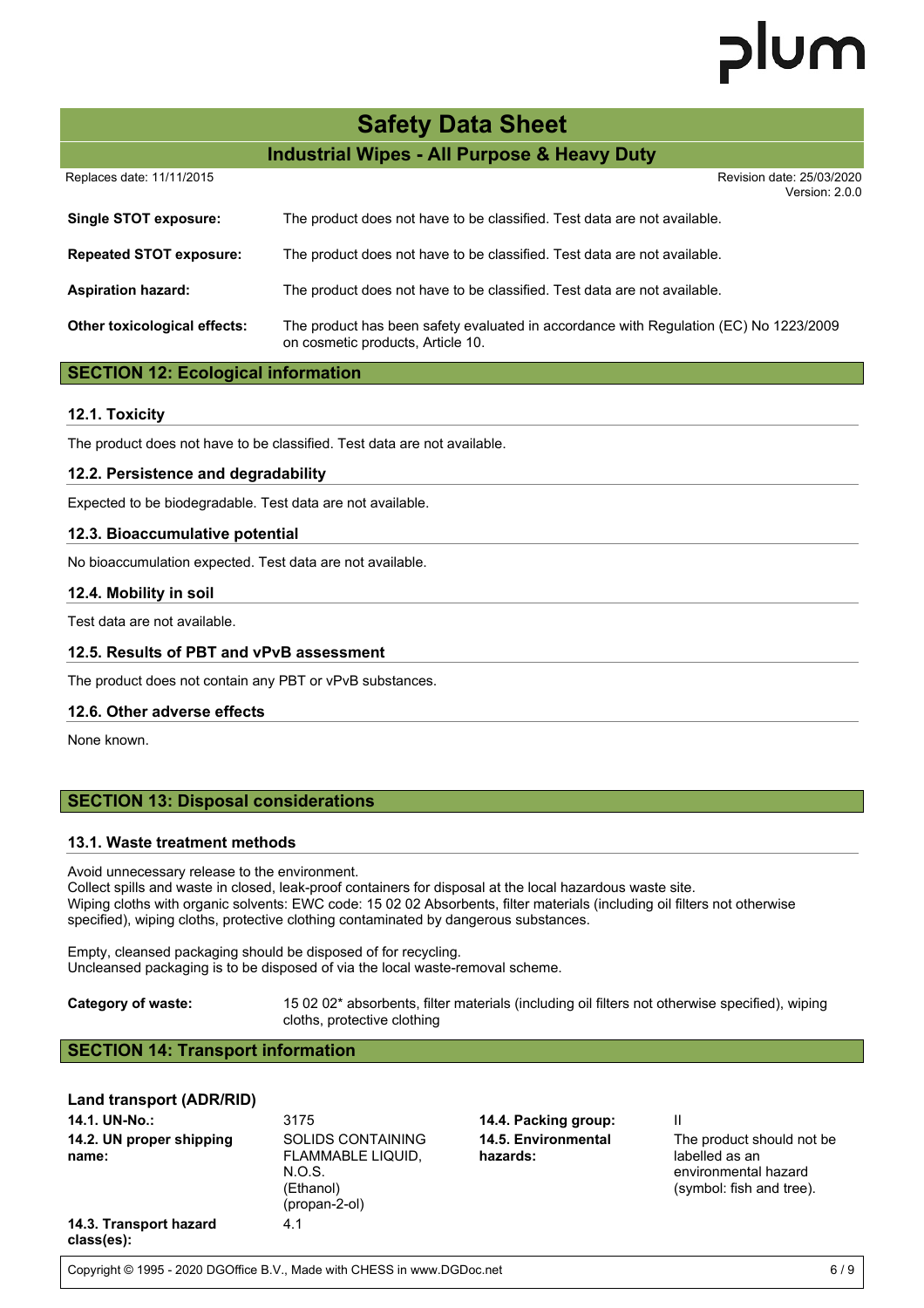| <b>Safety Data Sheet</b>                                                                             |                                                                                                                                                                                                                                                                                                                                                                                                                                                                                                                                       |                                 |                                                                                                 |  |  |
|------------------------------------------------------------------------------------------------------|---------------------------------------------------------------------------------------------------------------------------------------------------------------------------------------------------------------------------------------------------------------------------------------------------------------------------------------------------------------------------------------------------------------------------------------------------------------------------------------------------------------------------------------|---------------------------------|-------------------------------------------------------------------------------------------------|--|--|
| <b>Industrial Wipes - All Purpose &amp; Heavy Duty</b>                                               |                                                                                                                                                                                                                                                                                                                                                                                                                                                                                                                                       |                                 |                                                                                                 |  |  |
| Replaces date: 11/11/2015                                                                            |                                                                                                                                                                                                                                                                                                                                                                                                                                                                                                                                       |                                 | Revision date: 25/03/2020<br>Version: 2.0.0                                                     |  |  |
| Hazard label(s):<br>Hazard identification number:                                                    | 4.1<br>40                                                                                                                                                                                                                                                                                                                                                                                                                                                                                                                             | <b>Tunnel restriction code:</b> | Е                                                                                               |  |  |
| Inland water ways transport (ADN)                                                                    |                                                                                                                                                                                                                                                                                                                                                                                                                                                                                                                                       |                                 |                                                                                                 |  |  |
| 14.1. UN-No.:                                                                                        | 3175                                                                                                                                                                                                                                                                                                                                                                                                                                                                                                                                  | 14.4. Packing group:            | $\mathbf{H}$                                                                                    |  |  |
| 14.2. UN proper shipping<br>name:                                                                    | <b>SOLIDS CONTAINING</b><br>FLAMMABLE LIQUID,<br>N.O.S.<br>(Ethanol)<br>(propan-2-ol)                                                                                                                                                                                                                                                                                                                                                                                                                                                 | 14.5. Environmental<br>hazards: | The product should not be<br>labelled as an<br>environmental hazard<br>(symbol: fish and tree). |  |  |
| 14.3. Transport hazard<br>class(es):                                                                 | 4.1                                                                                                                                                                                                                                                                                                                                                                                                                                                                                                                                   |                                 |                                                                                                 |  |  |
| Hazard label(s):                                                                                     | 4.1                                                                                                                                                                                                                                                                                                                                                                                                                                                                                                                                   |                                 |                                                                                                 |  |  |
| Transport in tank vessels:                                                                           |                                                                                                                                                                                                                                                                                                                                                                                                                                                                                                                                       |                                 |                                                                                                 |  |  |
| Sea transport (IMDG)                                                                                 |                                                                                                                                                                                                                                                                                                                                                                                                                                                                                                                                       |                                 |                                                                                                 |  |  |
| 14.1. UN-No.:                                                                                        | 3175                                                                                                                                                                                                                                                                                                                                                                                                                                                                                                                                  | 14.4. Packing group:            | Ш                                                                                               |  |  |
| 14.2. UN proper shipping<br>name:                                                                    | <b>SOLIDS CONTAINING</b><br>FLAMMABLE LIQUID,<br>N.O.S.<br>(Ethanol)<br>(propan-2-ol)                                                                                                                                                                                                                                                                                                                                                                                                                                                 | 14.5. Environmental<br>hazards: | The product is not a Marine<br>Pollutant (MP).                                                  |  |  |
| 14.3. Transport hazard                                                                               | 4.1                                                                                                                                                                                                                                                                                                                                                                                                                                                                                                                                   | <b>Environmental Hazardous</b>  |                                                                                                 |  |  |
| class(es):                                                                                           |                                                                                                                                                                                                                                                                                                                                                                                                                                                                                                                                       | <b>Substance Name(s):</b>       |                                                                                                 |  |  |
| Hazard label(s):<br>EmS:                                                                             | 4.1<br>$F-A, S-I$                                                                                                                                                                                                                                                                                                                                                                                                                                                                                                                     | <b>IMDG Code segregation</b>    | - None -                                                                                        |  |  |
|                                                                                                      |                                                                                                                                                                                                                                                                                                                                                                                                                                                                                                                                       | group:                          |                                                                                                 |  |  |
| Air transport (ICAO-TI / IATA-DGR)                                                                   |                                                                                                                                                                                                                                                                                                                                                                                                                                                                                                                                       |                                 |                                                                                                 |  |  |
| 14.1. UN-No.:                                                                                        | 3175                                                                                                                                                                                                                                                                                                                                                                                                                                                                                                                                  | 14.4. Packing group:            | Ш                                                                                               |  |  |
| 14.2. UN proper shipping<br>name:                                                                    | SOLIDS CONTAINING<br>FLAMMABLE LIQUID,<br>N.O.S.<br>(Ethanol)<br>(propan-2-ol)                                                                                                                                                                                                                                                                                                                                                                                                                                                        | 14.5. Environmental<br>hazards: | Not applicable.                                                                                 |  |  |
| 14.3. Transport hazard<br>class(es):                                                                 | 4.1                                                                                                                                                                                                                                                                                                                                                                                                                                                                                                                                   |                                 |                                                                                                 |  |  |
| Hazard label(s):                                                                                     | 4.1                                                                                                                                                                                                                                                                                                                                                                                                                                                                                                                                   |                                 |                                                                                                 |  |  |
| 14.6. Special precautions for user                                                                   |                                                                                                                                                                                                                                                                                                                                                                                                                                                                                                                                       |                                 |                                                                                                 |  |  |
| None.                                                                                                |                                                                                                                                                                                                                                                                                                                                                                                                                                                                                                                                       |                                 |                                                                                                 |  |  |
| 14.7. Transport in bulk according to Annex II of MARPOL and the IBC Code                             |                                                                                                                                                                                                                                                                                                                                                                                                                                                                                                                                       |                                 |                                                                                                 |  |  |
| Not applicable.                                                                                      |                                                                                                                                                                                                                                                                                                                                                                                                                                                                                                                                       |                                 |                                                                                                 |  |  |
| <b>Other Information:</b>                                                                            | May be transported in limited quantities if placed in outer packaging according to ADR 3.4,<br>when max. 1 kg/inner packaging and max. 30 kg total gross mass. Shrink- or stretch<br>wrapped trays may be used and shall not exceed 20 kg total gross mass/tray.<br>May be transported in limited quantities if placed in outer packaging according to IMDG<br>3.4, when max. 1 kg/inner packaging and max. 30 kg total gross mass. Shrink- or stretch<br>wrapped trays may be used and shall not exceed 20 kg total gross mass/tray. |                                 |                                                                                                 |  |  |
| <b>SECTION 15: Regulatory information</b>                                                            |                                                                                                                                                                                                                                                                                                                                                                                                                                                                                                                                       |                                 |                                                                                                 |  |  |
| 15.1. Safety, health and environmental regulations/legislation specific for the substance or mixture |                                                                                                                                                                                                                                                                                                                                                                                                                                                                                                                                       |                                 |                                                                                                 |  |  |
|                                                                                                      |                                                                                                                                                                                                                                                                                                                                                                                                                                                                                                                                       |                                 |                                                                                                 |  |  |

| <b>Special Provisions:</b> | Covered by:<br>REGULATION (EC) No 1223/2009 OF THE EUROPEAN PARLIAMENT AND OF THE<br>COUNCIL of 30 November 2009 on cosmetic products.<br>The Hazardous Waste (England and Wales) Regulations 2005 with amendments. |
|----------------------------|---------------------------------------------------------------------------------------------------------------------------------------------------------------------------------------------------------------------|
|                            |                                                                                                                                                                                                                     |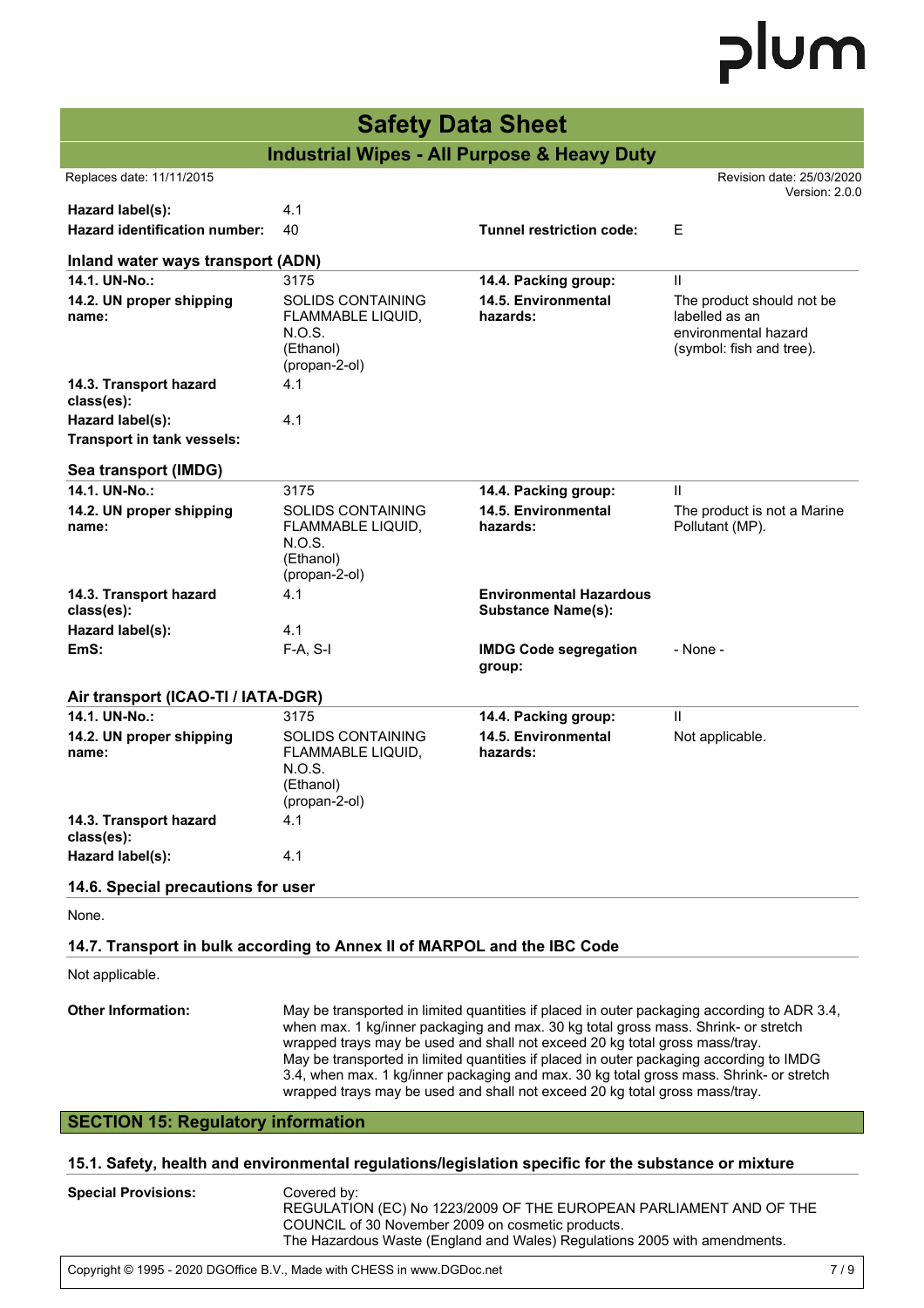# lum

# **Safety Data Sheet**

#### **Industrial Wipes - All Purpose & Heavy Duty**  $R$  and  $R$  is the European parallel of the european parameter  $R$

Replaces date: 11/11/2015 Revision date: 25/03/2020

Version: 2.0.0

The Hazardous Waste (England and Wales) Regulations 2005 with amendments. European Agreement concerning the International Carriage of Dangerous Goods by Road (UN ADR 2019).

This product is covered by Regulation (EC) No 1223/2009 of the European Parliament and of the Council on cosmetic products. The product is therefore not covered by Regulation (EC) No 1272/2008 of the European Parliament and Council of 16 December 2008 on classification, labelling and packaging of substances and mixtures in accordance with Article 1, Paragraph 5c. Moreover, the product contains none of the substances listed in Regulation 1907/2006 EC Article 31, Paragraph 1b) and c) or Paragraph 3 a), b) and c). As a result of this the product is not covered by Regulation (EC) No 1907/2006 of the European Parliament and Council of 18 December 2006 concerning the Registration, Evaluation, Authorisation and Restriction of Chemicals (REACH), in which Article 31 sets out the requirements for safety data sheets. There is therefore no requirement for a safety data sheet to be drawn up for the above products in order to comply with the requirements of the Regulation.

#### **15.2. Chemical Safety Assessment**

**Other Information:** Chemical safety assessment has not been performed. The product has been safety evaluated in accordance with Regulation (EC) No 1223/2009 on cosmetic products, Article 10.

# **SECTION 16: Other information**

#### **Version history and indication of changes**

| Version                        | <b>Revision date</b>                                                                                                                                                                                                                                                                                                                                                                                                                                                                             | Responsible           | Changes                                      |  |
|--------------------------------|--------------------------------------------------------------------------------------------------------------------------------------------------------------------------------------------------------------------------------------------------------------------------------------------------------------------------------------------------------------------------------------------------------------------------------------------------------------------------------------------------|-----------------------|----------------------------------------------|--|
| 2.0.0                          | 25/03/2020                                                                                                                                                                                                                                                                                                                                                                                                                                                                                       | KiiltoClean A/S (SKP) | 1.1, 1.3, 2.1, 2.2, 3, 8.1, 9, 14,<br>15, 16 |  |
| 1.1.0                          | 11/11/2015                                                                                                                                                                                                                                                                                                                                                                                                                                                                                       | <b>SKP</b>            | 2015/830 (UK)                                |  |
| 1.0.0                          | 15/09/2015                                                                                                                                                                                                                                                                                                                                                                                                                                                                                       | <b>SKP</b>            | 453/2010 (UK)                                |  |
| <b>Abbreviations:</b>          | <b>DNEL: Derived No Effect Level</b><br><b>PNEC: Predicted No Effect Concentration</b><br>PBT: Persistent, Bioaccumulative and Toxic<br>vPvB: Very Persistent and Very Bioaccumulative<br>STOT: Specific Target Organ Toxicity                                                                                                                                                                                                                                                                   |                       |                                              |  |
| <b>Other Information:</b>      | Batch number and expiration date appears from the packaging. Additional information can<br>be obtained by contacting info.dk@kiilto.com or by telephone +45 6471 2112.                                                                                                                                                                                                                                                                                                                           |                       |                                              |  |
| <b>Vendor notes:</b>           | Heavy Duty; Cleaning wipe with scrub effect and mild scent. Effectively and gently removes<br>oil, diesel oil, grease, paint, glue and other heavy dirt from the hands without the use of<br>water. Contains glycerine which has a regenerating effect on the skin.<br>All Purpose; Cleaning wipe with mild scent. Effectively and gently removes oil, wax, paint,<br>and other dirt from the hands without the use of water. Contains glycerine which has a<br>regenerating effect on the skin. |                       |                                              |  |
| Date:                          | 25/03/2020                                                                                                                                                                                                                                                                                                                                                                                                                                                                                       |                       |                                              |  |
| List of relevant H-statements  |                                                                                                                                                                                                                                                                                                                                                                                                                                                                                                  |                       |                                              |  |
| H <sub>225</sub>               | Highly flammable liquid and vapour.                                                                                                                                                                                                                                                                                                                                                                                                                                                              |                       |                                              |  |
| H319                           | Causes serious eye irritation.                                                                                                                                                                                                                                                                                                                                                                                                                                                                   |                       |                                              |  |
| H336                           | May cause drowsiness or dizziness.                                                                                                                                                                                                                                                                                                                                                                                                                                                               |                       |                                              |  |
| SDS is prepared by<br>Company: | KiiltoClean A/S                                                                                                                                                                                                                                                                                                                                                                                                                                                                                  |                       |                                              |  |